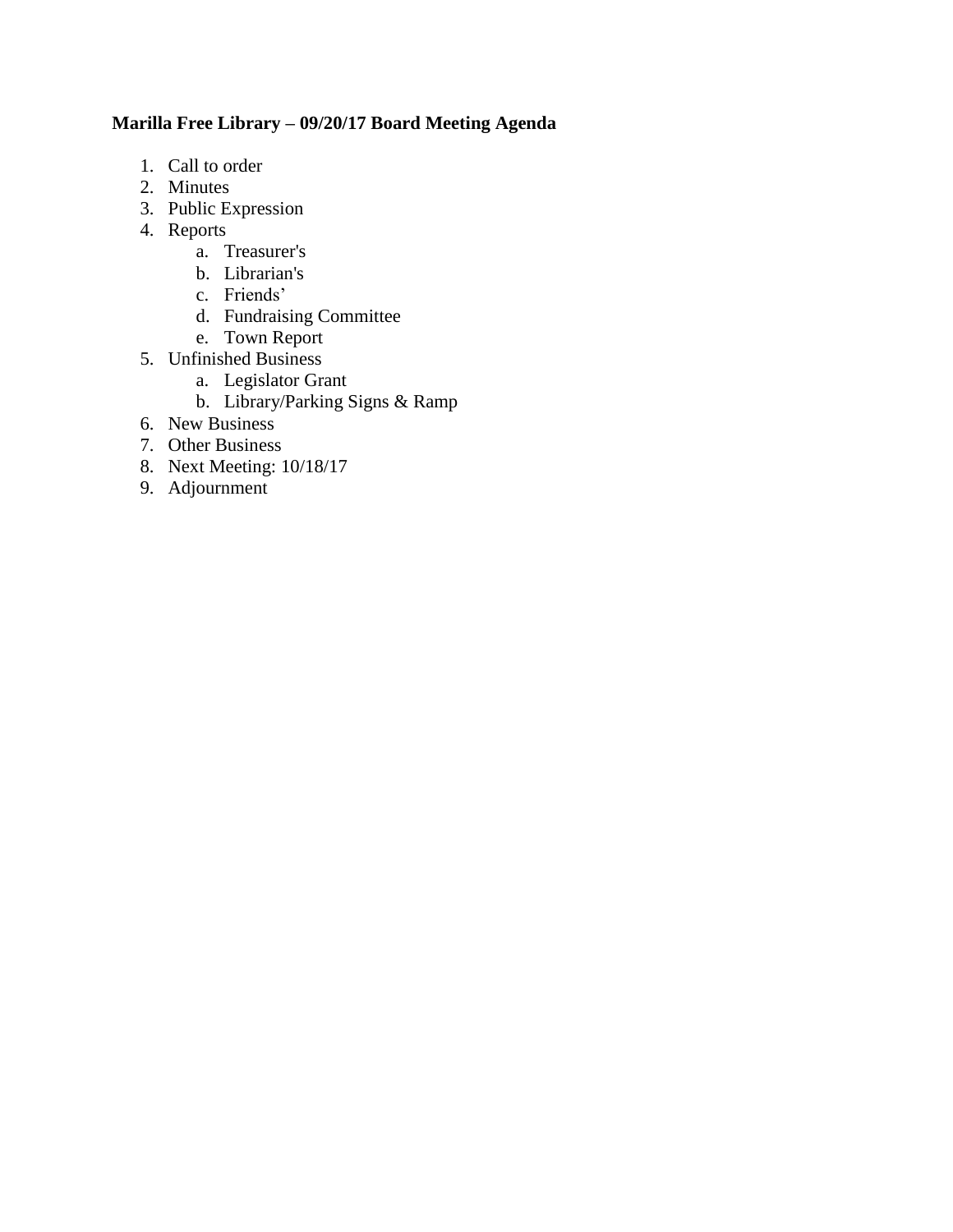## **Marilla Free Library – 09/20/17 Board Meeting Minutes**

- 1. **Call to order –** 6:32pm. *In attendance*: Kristen Matthews, Joanne Goellner, Marsha Wingate, Martha Mummery, Judy Farmer. *Absent*: Shannon Thompson, Lorraine Martzolf, Jay Walkowiak, Rachelle Walker. *Also Present:* Julie Lathrop, Cathy Urquhart
- **2. Minutes –** Previous meeting minutes approved as written. *1 st motion Martha Mummery, 2 nd by Marsha Wingate: all in favor with none opposed.*
- **3. Public Expression** No public expression.
- **4. Reports**
	- **a. Treasurer's –** *(for full account details see the Treasurer's Report on file at the library)* The Memorial Checking had a deposit of \$1025 from Memorial Savings to cover the bills for summer programming including Nitro Magic and Gravitational Bull. The account started with \$159.51 and ended with a balance of \$183.61. Memorial Savings gained .41 in interest. The Fundraising Committee account had no change from last month, the CD has \$177,135.54 and the Town Account gained \$1.05 in interest.
	- **b. Librarian's -** *(presented by Cathy; see Librarian Report on file at Library for complete details)* Everything down for the month of August except for laptop use and patron count. Some programs had to be cancelled but the remaining programs were well attended. The Passport to Reading program was successful and brought some new patrons to the library and even resulted in a positive review on Yelp. The library had a few personnel changes with a staff member leaving and new hire. Cathy sent a thank you to Buffalo State for the Eclipse glasses they sent to the library for patrons. Cathy also noted that an electrician had to be called to the library twice due to issues with ballasts. She asked if she could inquire about having the remainder of lights evaluated to avoid a service fee for each time an electrician came out.

**A motion was made to check with the electrician and see if they could check all ballasts and evaluate whether or not they need replacement.** *1st motion made by Judy, 2nd by Joanne; all in favor and none opposed.* 

- **c. Friends' –** the Friends had their scheduled meeting. The book sale was successful. It was reported that they had raised just over \$2300. Their next meeting is October  $10^{th}$  at 7pm.
- **d. Fundraising Committee –** the committee is trying to schedule a meeting for the beginning of October. Cathy reported that all thank you cards for donated items to the Family Funfest have been sent.
- **e. Town Report –** Julie spoke with Ron Unverdorben about the ramp and based on required dimensions for building, it seems a ramp would take up too much space in front of the library. She asked if we had considered a grant to assist us in the lift/ramp issue and mentioned she was researching grants. (we have not yet) She also asked that we let her know if we are planning a fundraiser for the holidays so she can share at the town meeting.

## **5. Unfinished Business**